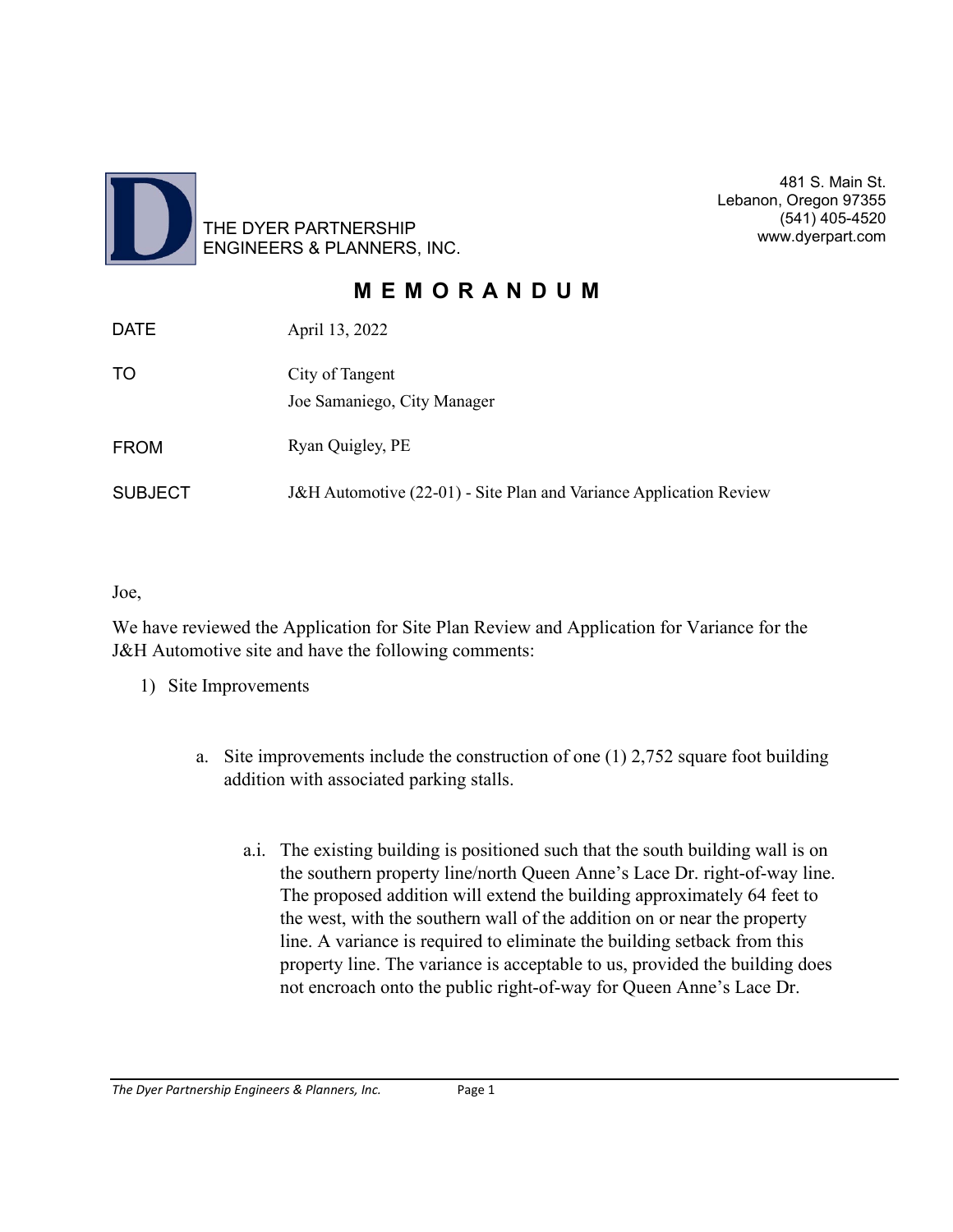b. The existing building (2,064 sqft.) and paved area (1,020 sqft.) on the east side of the existing building make up the impervious area on the property. The existing total impervious area is 31% of the total site, when both 5,000 sf. tax lots are factored. The new building addition adds 2,752 sqft. of impervious area to the site, bringing the impervious area coverage to 58%.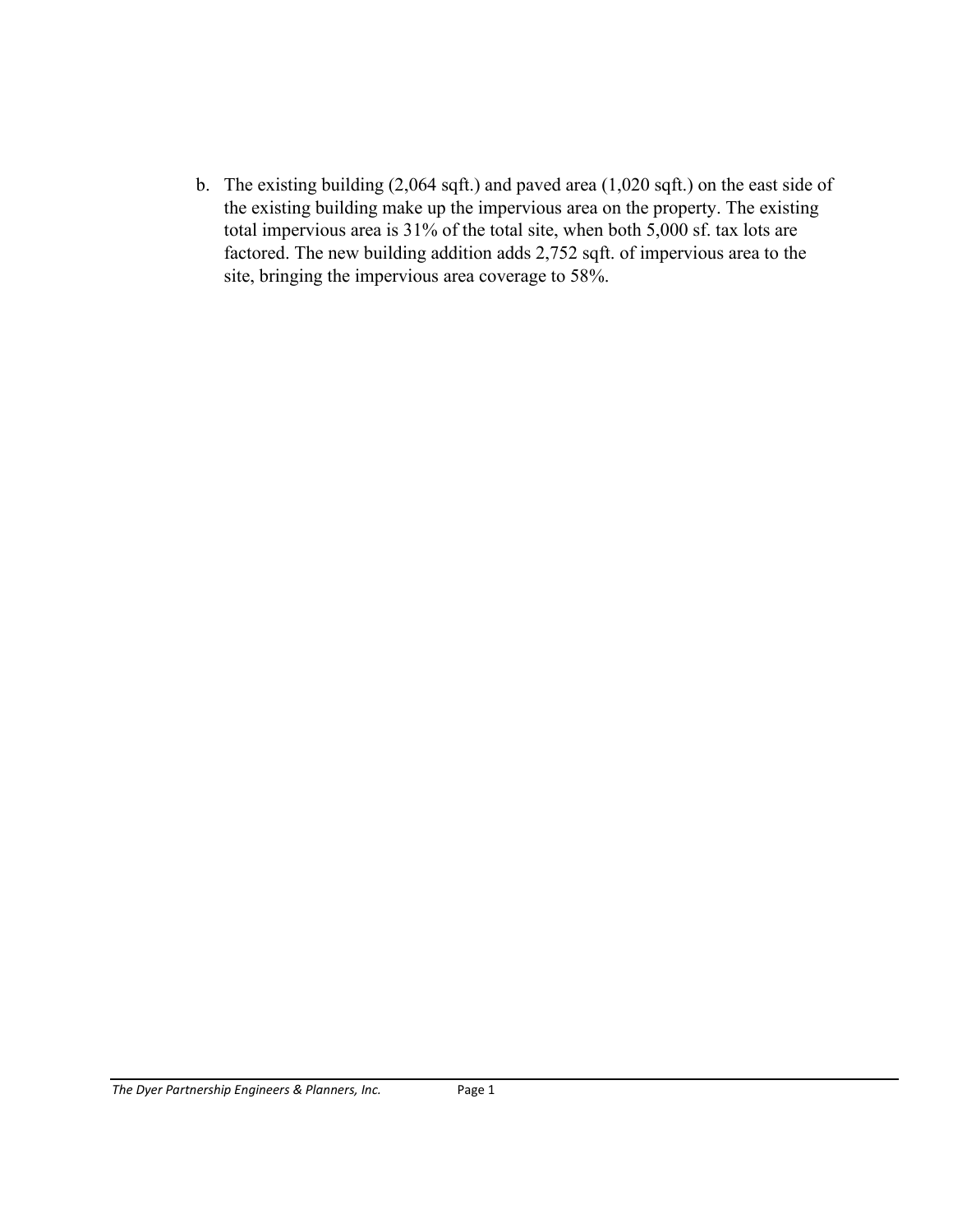## 2) Transportation

- a. Angled parking stalls that serve the existing building are provided in the Queen Anne's Lace Dr. right-of-way. The applicant proposes to continue to use these stalls with the completion of the new addition. ADA accessible stalls will be designated at the east end of the existing building.
	- a.i. All parking stalls shall be delineated to meet the requirements of the Tangent Public Works Design Standards (TPWDS). Anchored wheel stops shall be used to identify parking spaces in gravel areas, anchored wheel strips and striping paint shall be used to identify parking stalls on hard surfaces.
	- a.ii. To minimize additional impervious areas and associated increases in storm water run-off, the parking stalls shown on existing gravel surfacing are acceptable. The property owner shall maintain the gravel parking stalls in City right-of-way to keep gravel from migrating onto the travel lanes of Queen Anne's Lace Dr.
	- a.iii. Parking stalls shall not be positioned in such a way that parked cars impede the travel lanes or traffic flow on Queen Anne's Lace Dr.
	- a.iv. ADA accessible stalls shall meet the size and maximum slope requirements per the TWPDS and Oregon Structural Specialty Code. Two ADA accessible parking stalls are identified on the project plan, however; it is our understanding that only one ADA accessible stall is required.
	- a.v. At a minimum, one ADA accessible parking stall shall include an access aisle as required by the Oregon Structural Specialty code. Final plans will need to show the location of the ADA accessible parking stall along with design grades (slopes). ADA accessible stalls cannot be installed on existing asphalt that does not meet the maximum slope requirements.
	- a.vi. The City Council shall review and approve of the final parking layout within City right-of-way. This includes any ADA accessible parking stalls and access aisles planned for placement in the City right-of-way. Parking areas permitted in the Queen Anne's Lace right-of-way shall be maintained by the property owner.
	- a.vii. Clear vision area shall be maintained per the TPWDS. The clear vision area is defined in Section 2.22 of the TPWDS and includes a triangular area that is 20 feet along the north side Queen Anne's Lace Dr. right-of-